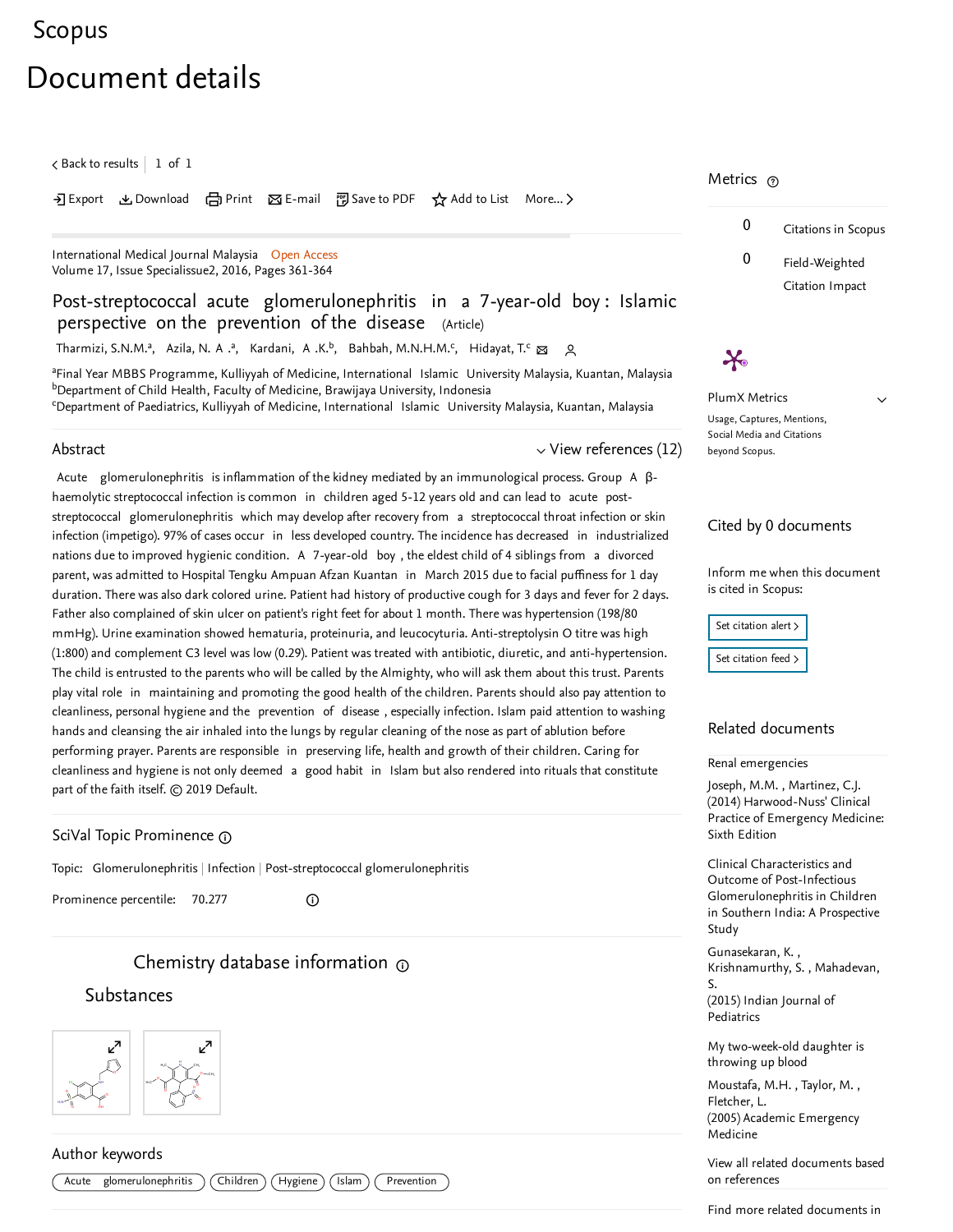[Authors](https://www.scopus.com/search/submit/mlt.uri?eid=2-s2.0-85065536475&src=s&all=true&origin=recordpage&method=aut&zone=relatedDocuments) > [Keywords](https://www.scopus.com/search/submit/mlt.uri?eid=2-s2.0-85065536475&src=s&all=true&origin=recordpage&method=key&zone=relatedDocuments) >

### <span id="page-1-0"></span>References (12)

View in search results [format](https://www.scopus.com/search/submit/references.uri?sort=plf-f&src=r&imp=t&sid=8642865570af9d6717cedbca7e4bf18a&sot=rec&sdt=citedreferences&sl=23&s=EID%282-s2.0-85065536475%29&origin=recordpage&citeCnt=1&citingId=2-s2.0-85065536475)  $\rightarrow$ 

Eison, T.M., Ault, B.H., Jones, D.P., Chesney, R.W., Wyatt, R.J.  $\Box$  1 Post-streptococcal acute [glomerulonephritis](https://www.scopus.com/record/display.uri?eid=2-s2.0-78751572963&origin=reflist&sort=plf-f&src=s&st1=1823-4631&nlo=&nlr=&nls=&sid=1d081dcf024d1c292259c875ca839c95&sot=b&sdt=sisr&sl=15&s=ISSN%281823-4631%29&ref=%28Post-streptococcal+acute+glomerulonephritis+in+a+7-year-old+boy%3a+Islamic+perspective+on+the+prevention+of+the+disease%29&recordRank=) in children: Clinical features and pathogenesis

(2011) Pediatric Nephrology, 26 (2), pp. 165-180. Cited 69 [times](https://www.scopus.com/search/submit/citedby.uri?eid=2-s2.0-85065536475&refeid=2-s2.0-78751572963&src=s&origin=reflist&refstat=core). doi: 10.1007/s00467-010-1554-6

View at [Publisher](https://www.scopus.com/redirect/linking.uri?targetURL=https%3a%2f%2fdoi.org%2f10.1007%2fs00467-010-1554-6&locationID=3&categoryID=4&eid=2-s2.0-78751572963&issn=0931041X&linkType=ViewAtPublisher&year=2011&origin=reflist&dig=0da1f117c69d2131d045c510440a766e&recordRank=)

Kliegman, R.M., Stanton, B.F., St Geme, J.W., Schor, N.F., Behrman, R.E. (2011) Nelson Textbook of Pediatrics 19th ed. Cited 2376 [times](https://www.scopus.com/search/submit/citedby.uri?eid=2-s2.0-85065536475&refeid=2-s2.0-0004160328&src=s&origin=reflist&refstat=dummy). Elsevier Saunders, Philadelphia, USA  $\Box$  2

Rodriguez-Iturbe, B., Haas, M. Post-Streptococcal Glomerulonephritis (2016) NCBI. Cited 9 [times](https://www.scopus.com/search/submit/citedby.uri?eid=2-s2.0-85065536475&refeid=2-s2.0-85016300558&src=s&origin=reflist&refstat=dummy). Accessed 25 September 2016  $\Box$  3 <http://www.ncbi.nlm.nih.gov/books/NBK333429/>

Ilyas, M., Tolaymat, A.  $\Box$  4

> Changing epidemiology of acute post-streptococcal [glomerulonephritis](https://www.scopus.com/record/display.uri?eid=2-s2.0-44449154209&origin=reflist&sort=plf-f&src=s&st1=1823-4631&nlo=&nlr=&nls=&sid=1d081dcf024d1c292259c875ca839c95&sot=b&sdt=sisr&sl=15&s=ISSN%281823-4631%29&ref=%28Post-streptococcal+acute+glomerulonephritis+in+a+7-year-old+boy%3a+Islamic+perspective+on+the+prevention+of+the+disease%29&recordRank=) in Northeast Florida: A comparative study

(2008) Pediatric Nephrology, 23 (7), pp. 1101-1106. Cited 32 [times](https://www.scopus.com/search/submit/citedby.uri?eid=2-s2.0-85065536475&refeid=2-s2.0-44449154209&src=s&origin=reflist&refstat=core). doi: 10.1007/s00467-008-0778-1

View at [Publisher](https://www.scopus.com/redirect/linking.uri?targetURL=https%3a%2f%2fdoi.org%2f10.1007%2fs00467-008-0778-1&locationID=3&categoryID=4&eid=2-s2.0-44449154209&issn=0931041X&linkType=ViewAtPublisher&year=2008&origin=reflist&dig=7c5c8318e19cc104ae3b7b676f7d7cdc&recordRank=)

Muhammad Bhat, A., Ahmad Qureshi, A. Significance of Personal Hygiene from Islamic Perspective (2013) IOSR Journal of Humanities and Social Science, 10 (5), pp. 35-39.  $\Box$  5

(2005) Children in Islam: their care, upbringing and protection. Cited 12 times. Pixeltone, New York 6 (2005) Children in Islam: their care, upbringing and protection. Cited 12 [times](https://www.scopus.com/search/submit/citedby.uri?eid=2-s2.0-85065536475&refeid=2-s2.0-57049165622&src=s&origin=reflist&refstat=dummy)<br>Pixeltone, New York<br>7 Pan, C.G., Avner, A.D.

Pan, C.G., Avner, A.D. Acute Poststreptococcal Glomerulonephritis (2011) Nelson Textbook of Pediatrics, pp. 1783-1785. Cited 3 [times](https://www.scopus.com/search/submit/citedby.uri?eid=2-s2.0-85065536475&refeid=2-s2.0-84941993499&src=s&origin=reflist&refstat=dummy). Stanton, B., F., St Geme III, J., W., Schor, N., F., and Behrman, R., E., ed. Elsevier Saunders, Philadelphia, USA

Marcdante, K.J., Kliegman, R.M. (2015) Nelsons Essential of Pediatrics 7th ed. Cited 102 [times](https://www.scopus.com/search/submit/citedby.uri?eid=2-s2.0-85065536475&refeid=2-s2.0-0004229037&src=s&origin=reflist&refstat=dummy). Elsevier Saunders, Philadelphia, USA  $\Box$  8